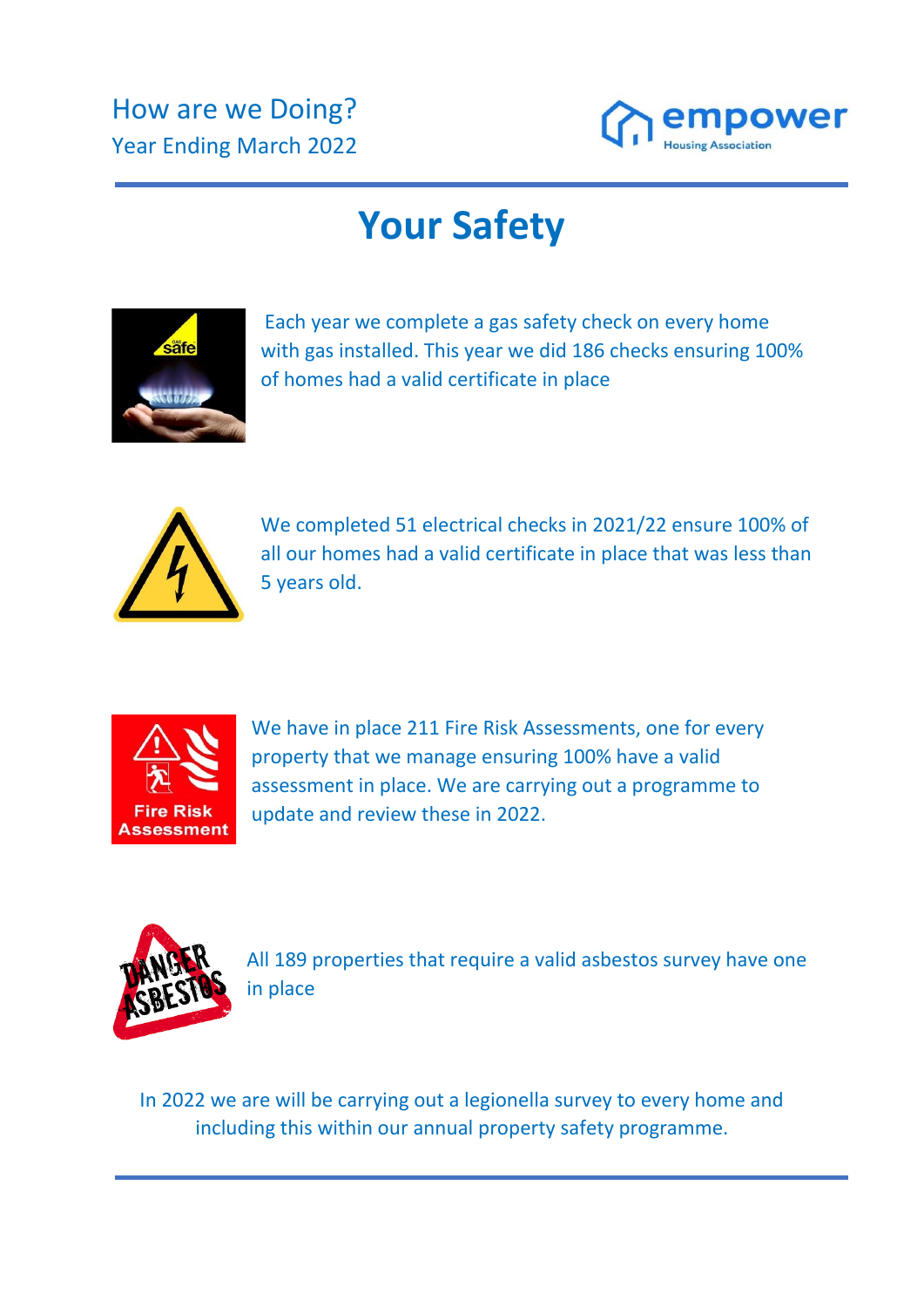

## **Repairs and Maintenance**

Emergency Repairs target to complete within **24 hours**



Total of 386 repairs completed with 10 missing the target.

We achieved 97.4% performance achieved against our target of 100%, but we know that sometimes emergency access might be difficult.



Urgent Repairs target to complete within **7 Days**

Total of 1229 repairs completed with 25 missing the target

We achieved 98% performance against our target of 95%



Standard Repairs target to complete within **28 Days** Total of 5161 repairs completed with 46 missing the target We achieved 99.1% performance against our target of 95%